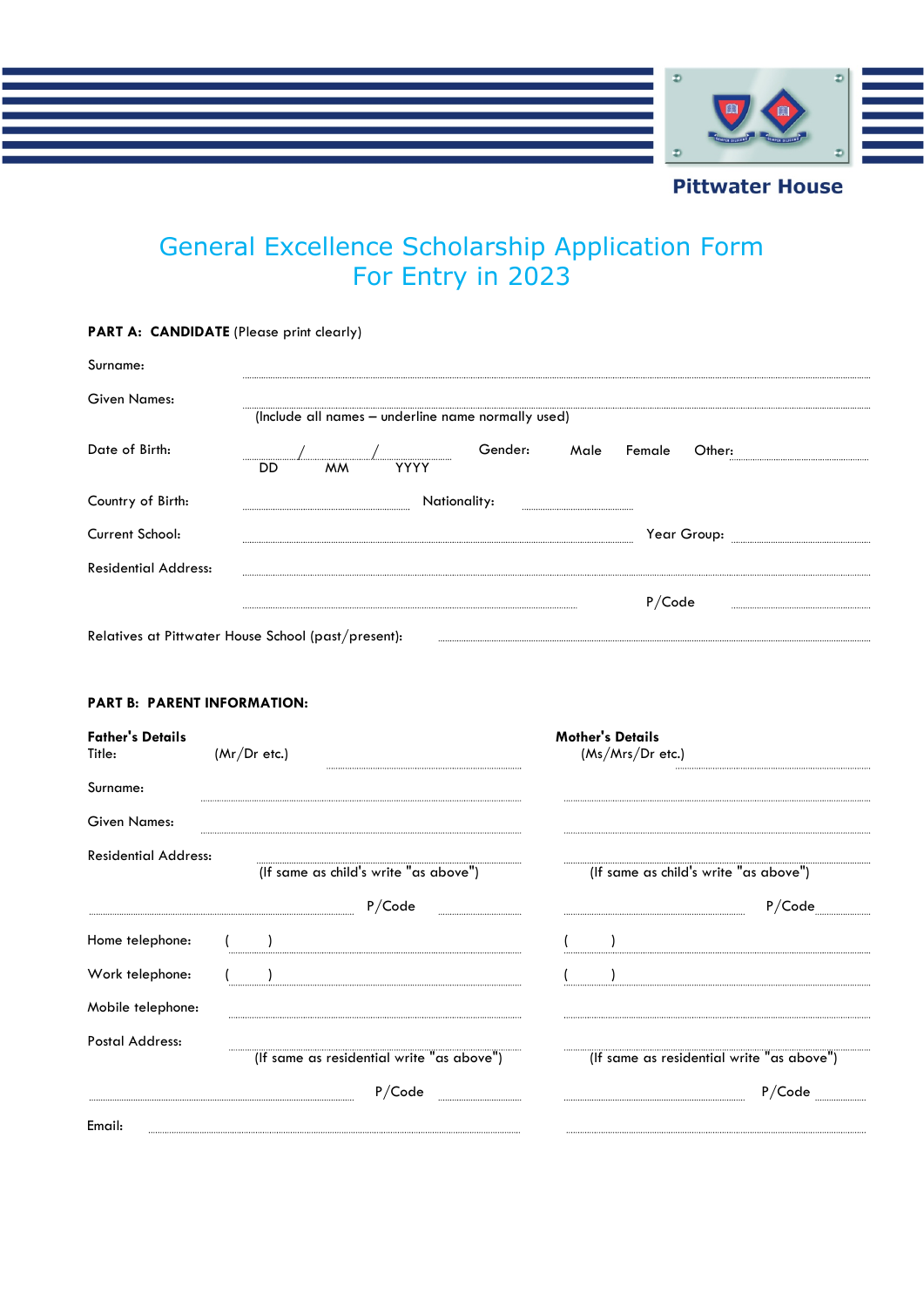# **PITTWATER HOUSE – GENERAL EXCELLENCE SCHOLARSHIP APPLICATION**

PART C: Attach copies of Academic/School reports and NAPLAN Certificates.

List candidate's extra-curricular involvement:

List candidate's hobbies and interests:

Any other information you believe will help us assess the candidate (including family structure, financial circumstances, if relevant):

Leadership positions held:

 $\ddotsc$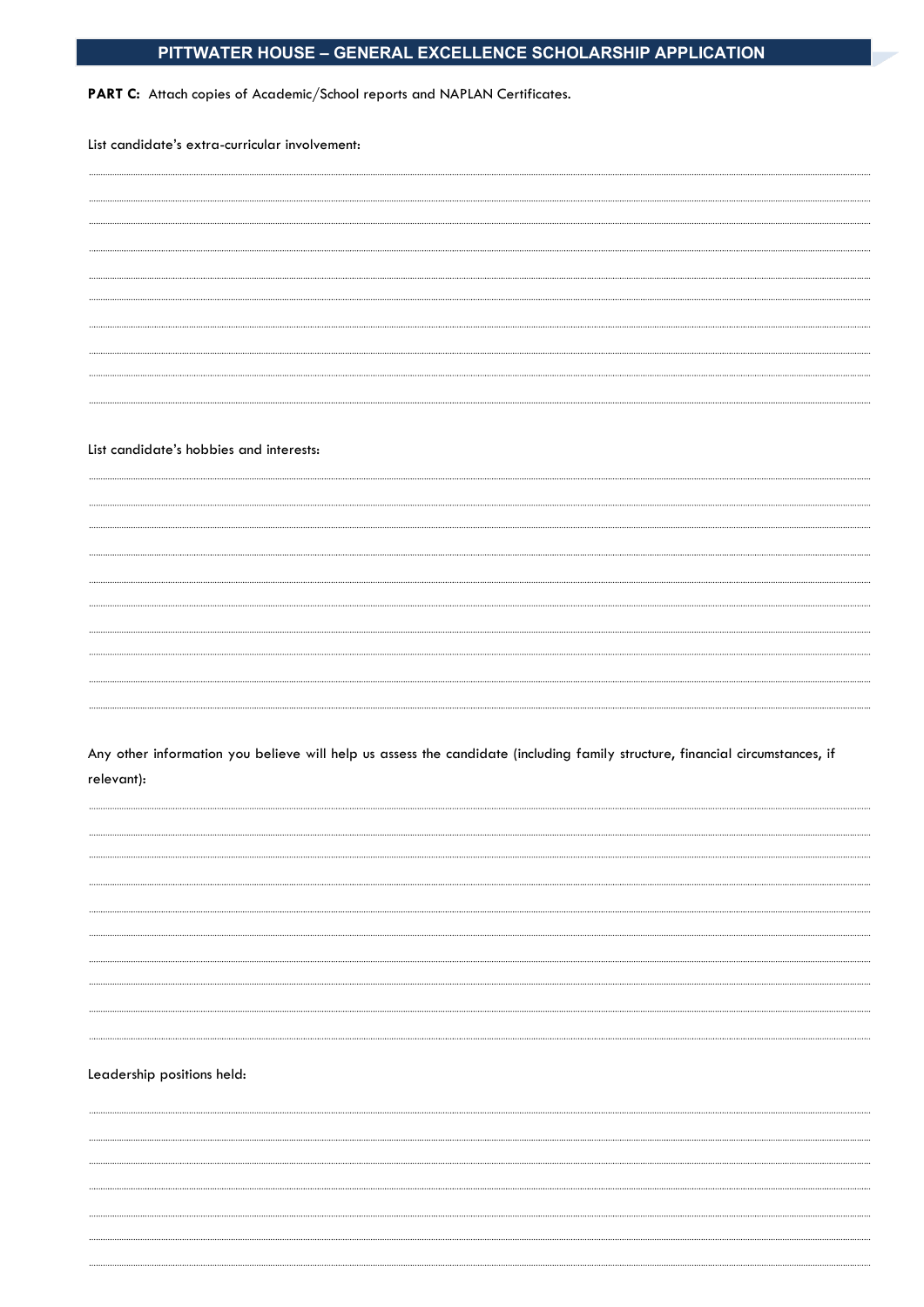#### **PART D: SCHOLARSHIP CONDITIONS**

- 1. The parent of a candidate shall complete the application form fully and submit it to The Principal, Pittwater House by **midnight on 7 February 2022** before any application shall be considered. All supporting documentation (certificates and reports) are to be photocopies only and simply stapled to the back of the application form. Applications are not to be presented in portfolios and originals are not required as documentation provided will not be returned to the applicant.
- 2. The School reserves the right to refuse to award any scholarship with or without reason or notice and will not enter into discussion about unsuccessful candidates.
- 3. The candidate is not bound to accept any award offered by the School.
- 4. The acceptance of an application form shall not bind the School in any way either to consider the candidate for a scholarship or to award one.
- 5. Scholarships are not transferable.
- 6. The School shall exercise final authority in all matters pertaining to scholarships.
- 7. The candidate is required to sit for the ACER examination and attend such interviews as the Principal shall determine.
- 8. The general examination for all scholarship candidates for 2023 entry will be held on **Saturday 26 February 2022.**
- 9. General Excellence Scholarships candidates may be contacted with an audition and/or interview date if shortlisted.
- 10 Scholarships will be awarded at the discretion of the School. The value of each award may vary.
- 11. Scholarships are conditional and subject to formal review by the School annually in the light of progress, performance and attitude of the holder.

#### **PART E: DECLARATION**

I have read and understood the conditions concerning scholarships at Pittwater House and apply to have the candidate nominated in Part A to be considered for the award of a scholarship in 2023.

SIGNED DATE

Return Application with all supporting document to:

Dr Nancy Hillier Principal Pittwater House School PO Box 244 Manly NSW 1655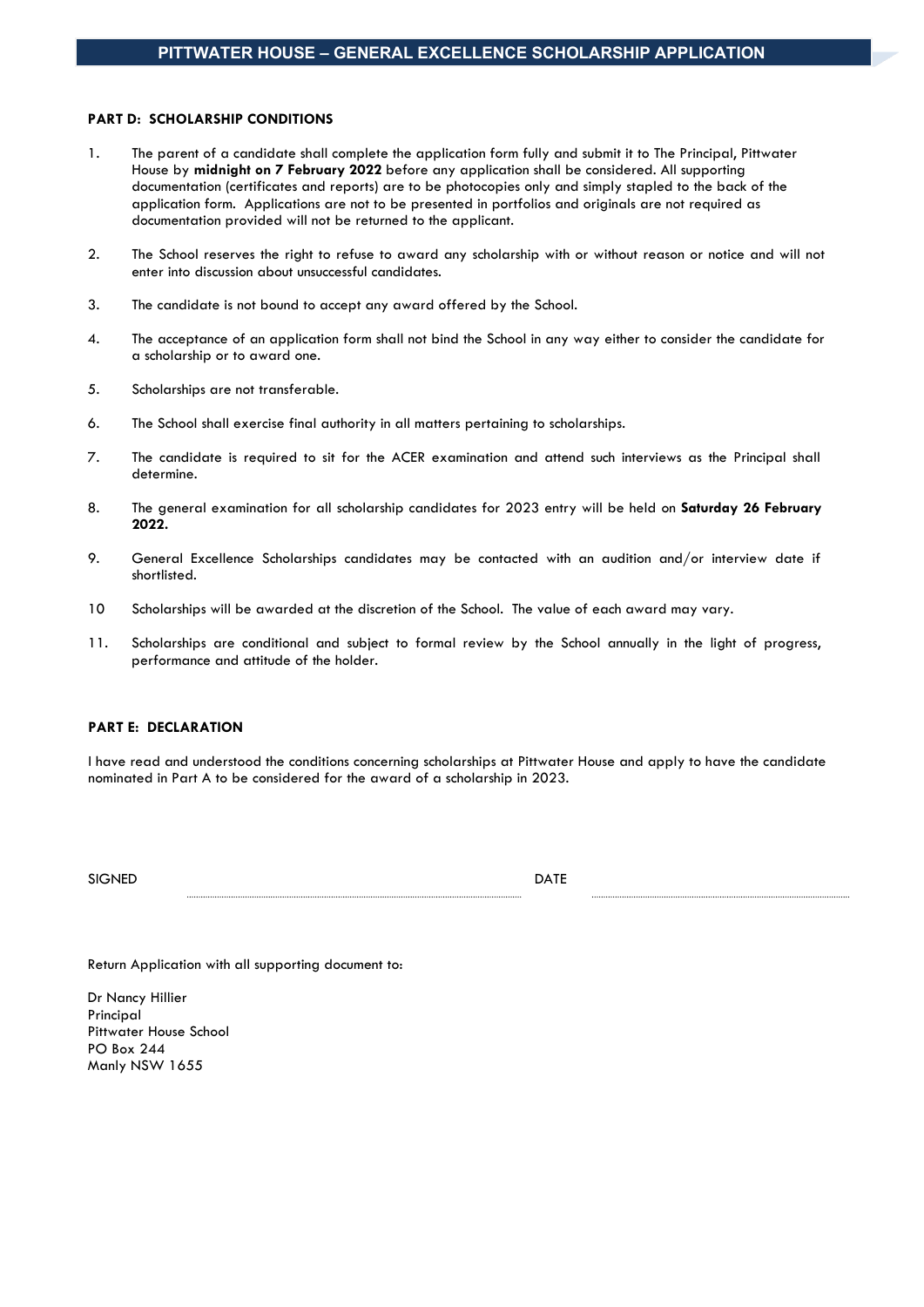## **PART F: GENERAL INFORMATION FOR CANDIDATES**

General Excellence Scholarships are available to students who excel in academics and in addition demonstrate outstanding abilities in fields such as music, dance, drama or sport. Candidates with a strong second field will be considered favourably.

#### **AUDITION AND INTERVIEW**

- Shortlisted applicants may be contacted in April 2022 to arrange an audition and an interview (not all candidates will require an audition).
- The auditions may be recorded.

#### **PART G: ADDITIONAL INFORMATION FOR PERFORMING ARTS CANDIDATES**

Candidate's intended course of study (please circle one or more)

- (1) Music
- (2) Dance
- (3) Drama

#### **VIDEO APPLICATION**

**Students applying for a Performing Arts General Excellence scholarship must submit a VIDEO when submitting their application.** 

- The video must show an example of the candidate performing as a Soloist (Music applicants must be clearly featured if performing in an ensemble)
- ONE performance of EACH area of application must be submitted.
- Only ONE video for each area will be viewed, so ensure that the ONE performance chosen showcases the candidate's ability.
- Only the first 2 minutes of EACH performance will be viewed.
- Video can be submitted as a DVD OR on a USB OR a web link (YouTube, Vimeo etc.)

## **LIVE AUDITIONS**

#### **Once your application has been considered you may be required to perform in front of panel of staff from the Performing Arts Faculty. At the LIVE AUDITIONS.**

- Applicants will be expected to present TWO short CONTRASTING solos performances. (Combined length no more than 10 minutes)
- Candidates applying for a Performing Arts General Excellence Scholarship in multiple areas will be required to prepare TWO short CONTRASTING works for each area. The candidates may NOT be required to perform every piece in its entirety.
- Piano accompaniment or pre-recorded backing tracks should be used for music auditions unless the piece was originally written without accompaniment. Pittwater House can provide an accompanist if the music is handed to the school at least 5 days before the audition.
- Music applicants will be asked to perform a given sight-reading and aural test.
- Drama applicants will be asked to perform a cold script reading.
- Dance applicants will be asked to perform an improvisation.
- Basic props (a chair, table etc.) will be provided for drama. The audition time does not allow for major change of costume.
- A media player and bluetooth speaker will be provided at the audition if needed.

Please give a brief history of the candidate's skills detailing the level reached (e.g. AMEB, Trinity, Suzuki for Musicians or RAD for Dancers), competitions and awards, and list participation in relevant ensembles, schools/clubs (attach additional sheets if required)

#### **DRAMA EXPERIENCE:**

|                                | Years | Most recent Grade/Level achieved and/or details of<br>experience |
|--------------------------------|-------|------------------------------------------------------------------|
| Formal Drama Training          |       |                                                                  |
| Drama Studio/Clubs             |       |                                                                  |
| Eisteddfod Drama Participation |       |                                                                  |
| Other Information              |       |                                                                  |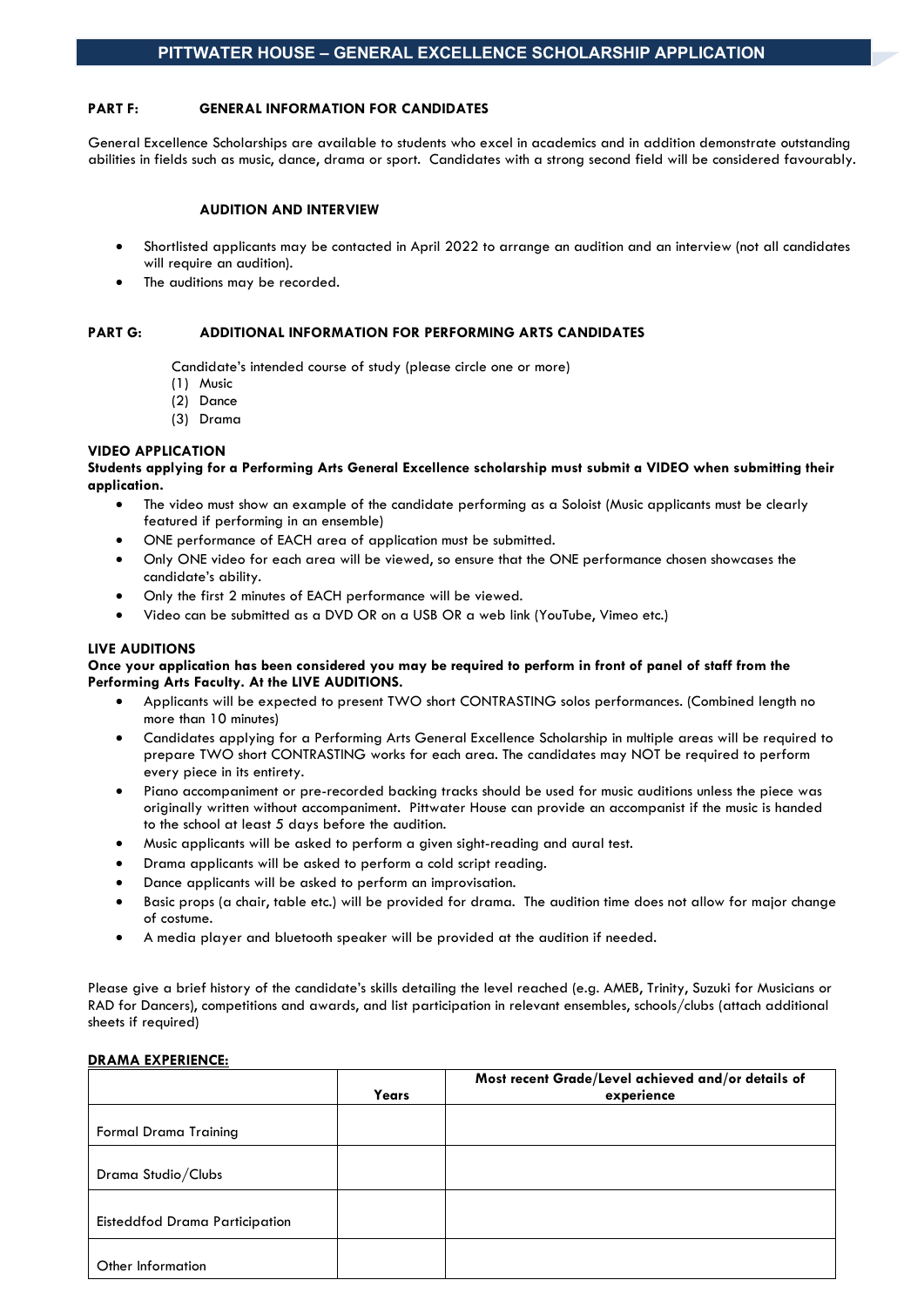# **PITTWATER HOUSE – GENERAL EXCELLENCE SCHOLARSHIP APPLICATION**

#### **MUSIC EXPERIENCE:**

|                   | Years | Most recent Grade/Level achieved and/or details of experience<br>(including Choir) |
|-------------------|-------|------------------------------------------------------------------------------------|
| Instrument 1:     |       |                                                                                    |
| Instrument 2:     |       |                                                                                    |
| Other Information |       |                                                                                    |
|                   |       |                                                                                    |

NOTE: If Voice, please indicate what type of voice. Soprano, Alto, Tenor etc.

# **DANCE EXPERIENCE:**

|                                       | Years | Most recent Grade/Level achieved and/or details of experience |
|---------------------------------------|-------|---------------------------------------------------------------|
|                                       |       |                                                               |
| <b>Formal Dance Training</b>          |       |                                                               |
|                                       |       |                                                               |
| Dance Studio/Clubs                    |       |                                                               |
|                                       |       |                                                               |
| <b>Eisteddfod Dance Participation</b> |       |                                                               |
|                                       |       |                                                               |
| Other Information                     |       |                                                               |

# **PART H: GENERAL INFORMATION FOR SPORTS CANDIDATES**

The General Excellence Scholarships will be considered in all sports with special consideration given to athletics, swimming, water polo, basketball, netball and soccer.

Shortlisted candidates may be contacted in April 2022 to arrange a sports trial and interview.

## **PART I: ADDITIONAL INFORMATION FOR SPORTS CANDIDATES**

Please give details of candidate's sporting abilities, level of competition, and major awards (attach additional pages if required). **Please do not submit supporting material in portfolio folders**.